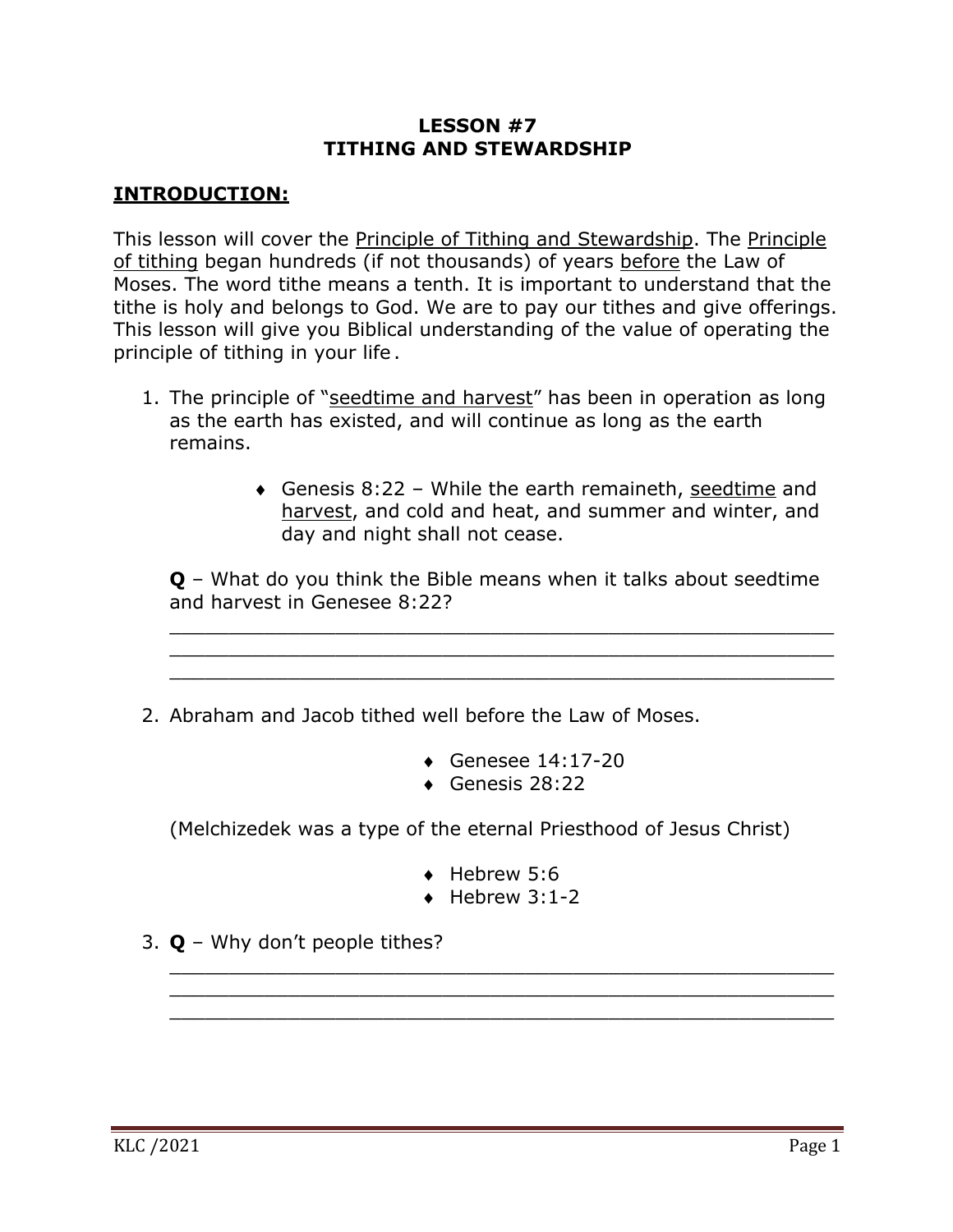- 4. The tithe is holy and sacred unto the Lord. Before you pay anyone or anything else, the tithe of the Lord must be set aside.
	- $\bullet$  Leviticus 27:30
	- $\bullet$  Proverbs 3:9.10
- 5. There is a blessing in tithing, and there is a curse in not tithing. The tithe is to be brought into the local house in which you are being spiritually fed and cared for.
	- $\bullet$  Malachi 3:8-12
- 6. After we pay our tithes, we must give an offering to God that reflects our love, trust and confidence in Him.
	- $\bullet$  II Corinthians 9:6-8
	- $\bullet$  Luke 6:38
	- $\bullet$  Proverbs 11:24,25

## **THE PRINCIPAL OF STEWARDSHIP**

The principle of stewardship is not to be taken lightly. A steward is one who is in charge of the goods or property belonging to another. God has made us stewards over everything He has given us. We own nothing; not our life, our family or property. Rather, we are stewards of God's possessions. We must be faithful and wise to take good care of what has been put in our charge.

- 1. The earth is the Lord's.
- $\bullet$  Psalms 24:1
- 2. Stewardship requires wisdom and faithfulness.
	- $\bullet$  Luke 12:42
- 3. A steward must be found faithful by God.
	- $\bullet$  I Corinthians 4:2
- 4. Stewardship is using wisely what God has entrusted you with.
	- $\bullet$  Matthew 25:14-29